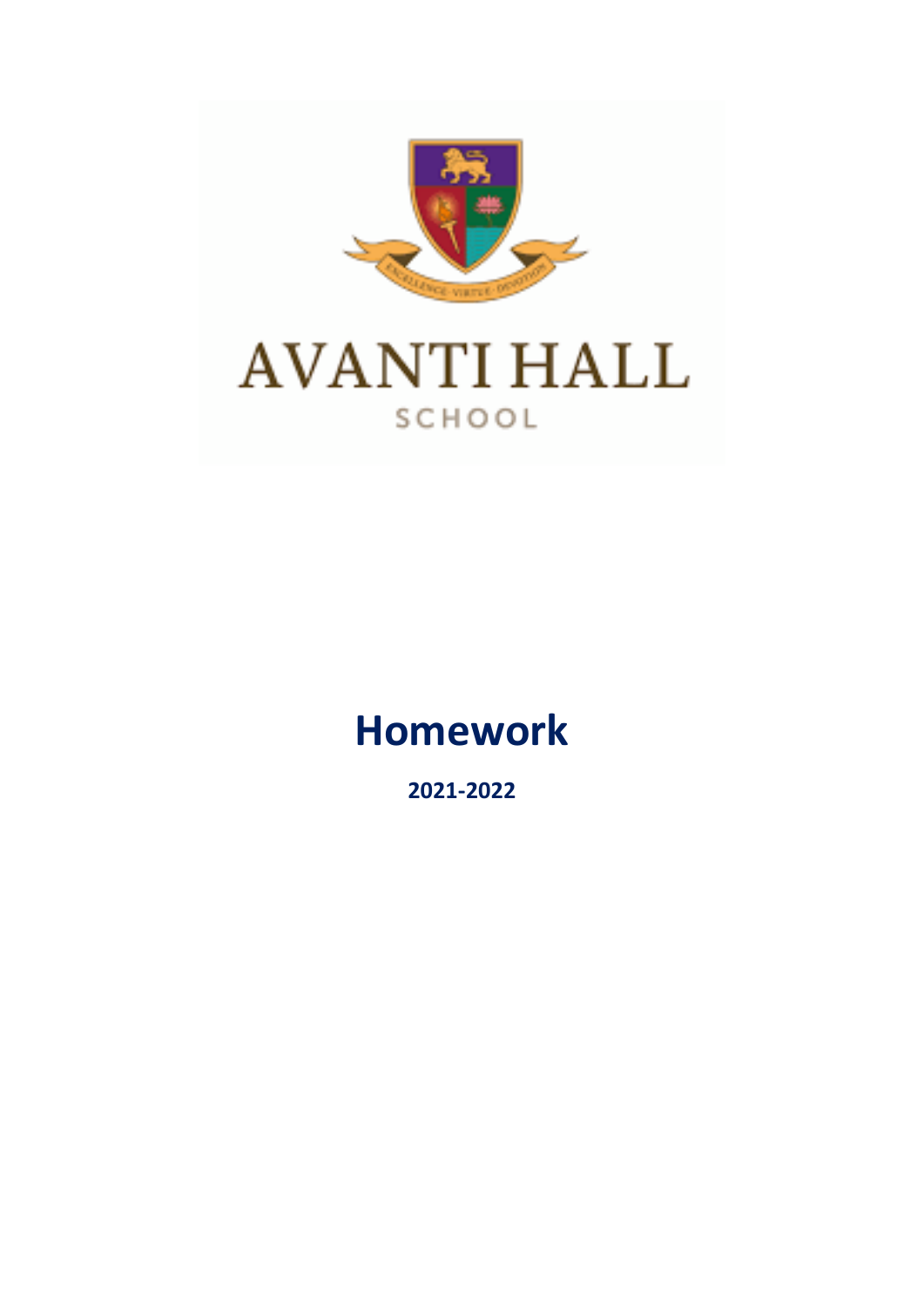Avanti exists to help each person become a well-rounded human being through intellectual, moral and spiritual growth, and so make the world a better place. Avanti Schools support each person's life journey along three parallel paths: Educational excellence; Character formation; and Spiritual insight. Homework is seen an important part of this journey, supporting young people becoming independent, and developing their confidence in learning.

We value homework to aid the partnership between parents, pupils and staff; creating a community of learners. Learning is enhanced when knowledge and skills can be accessed in a differing range of scenarios where pupils understand the context and relevance - Homework is another opportunity for this.

The three key principles to our homework framework are:

- Support pupils feel confident in new learning.
- Building a dialogue of learning between home and school;
- Teaching children good habits about valuing and being responsible for their learning.

## **Primary:**

## **Daily reading:**

For all pupils, being fluent readers is important for pupils to engage with and enjoy learning across the curriculum. We expect pupils to read each day of the week. On Monday, the teacher will check if pupils read on Friday. On Tuesday-Friday, teachers will check that pupils read last night. Parents/carers are expected to sign the reading record to validate that the pupil has read their reading book from school. This is expected for each entry in the reading diary. The school encourages parents/carers to listen to their child read and include a comment where possible.

Each week, teachers will quiz pupils on key spellings and times tables to monitor progress. This will allow teachers to set appropriate homework each week.

### **Special or additional needs:**

For pupils with specific needs, a bespoke agreement regarding homework will be made between the SENDco, Teacher and Parent/Carer.

Not all homework is done at home. For some pupils who find it hard to work at home, or for some tasks which may require resources (books, software, equipment) more readily available at school, it is necessary or desirable to carry out the task at school.

### **Key Stage 1**

During the first term in Reception, children will take home phonics homework to consolidate the sounds they are learning each week.

When they are ready, children will receive a daily reading book so that parents can read to their child at home.

Parents are also encouraged to help their child practise the 45 key spelling words, which they will receive at the beginning of term.

### Reception

- Term 1 Daily reading and weekly word/sound cards.
- Term 2 Daily reading and word pots/weekly spellings.
- Term 3 Daily reading and weekly spellings play one written task per week.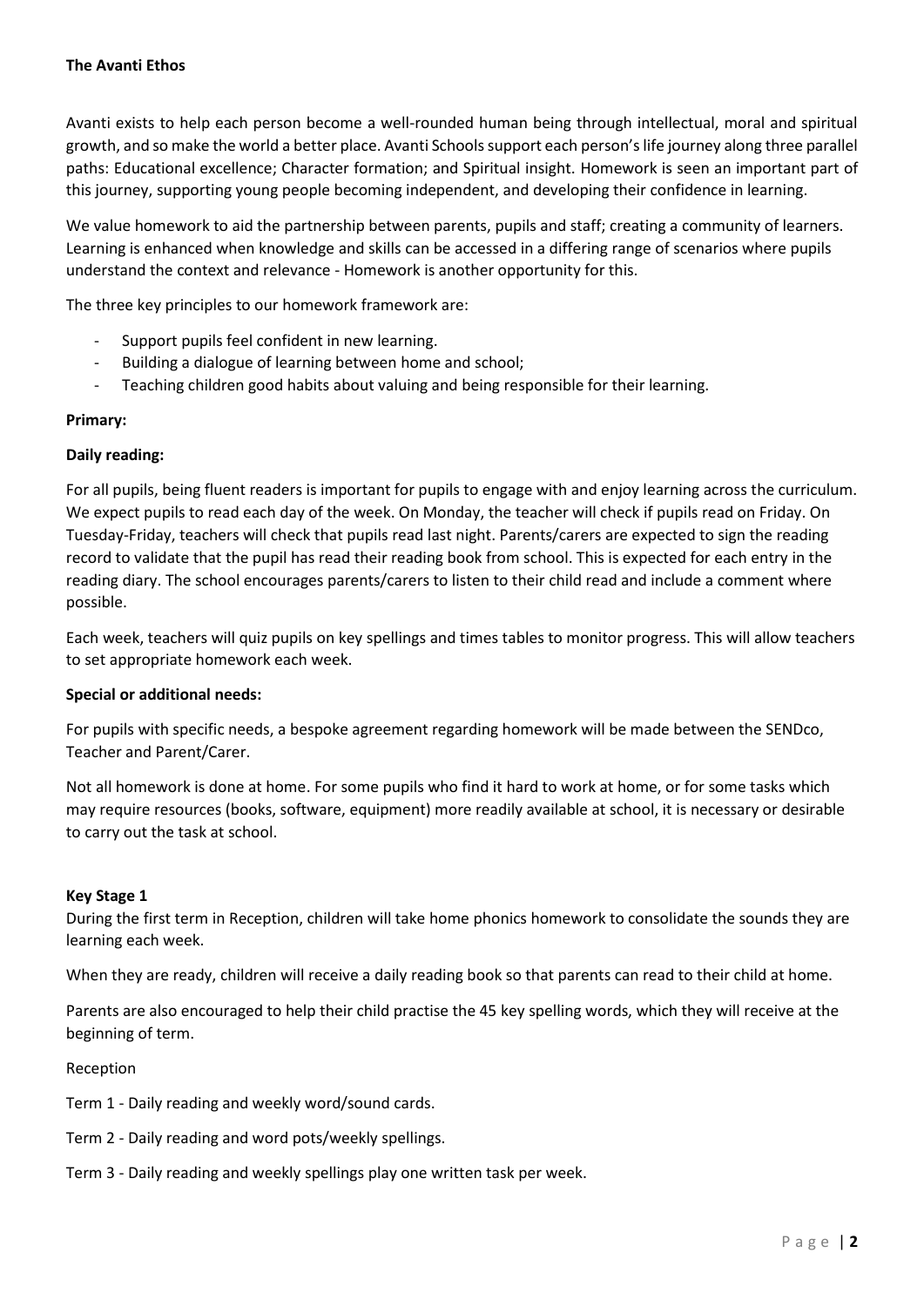Year 1: Daily reading, weekly phonics/spellings, maths and literacy homework

Year 2: Daily reading, weekly spellings, maths and literacy homework.

#### **Key Stage 2**

In KS2 it is essential for daily reading to continue as children develop the fluency necessary for learning reading comprehension skills.

In addition to daily reading, the class teacher will set homework activities consisting of:

In Year 3 and 4:

10 minutes - spelling practice

10 minutes - number bond and times table practice

10 minutes - maths task, linked to prior, current, or future learning

10 minutes - 'talk homework' based on specific vocabulary essential for learning

There may be times when a teacher sends home an additional piece of homework designed to support literacy or topic learning.

In Year 5 and 6:

10 minutes - spelling practice

10 minutes - times table and key fact practice

10 minutes - maths task linked to prior, current, or future learning

10 minutes - literacy task - comprehension or grammar focus

15 minutes - 'talk homework' based on specific vocabulary essential for learning

There may be times when the class teacher sends home an additional piece of homework designed to support topic learning.

During the Summer Term in Year 6, pupils will be set some pre-learning tasks to help their transition into this style of learning, used in KS3 and beyond.

### **Key Stage 3 and Key Stage 4**

### Upper School

Homework will follow a flipped learning approach, where pupils prepare for upcoming lessons. For example, pupils could be assigned the "homework" of watching video lectures and reading any materials relevant to the next day's class. During class time, pupils will practice what they've learned through traditional schoolwork, with their teachers freed up for additional one-on-one time.

Pupils will receive a timetable for homework, and teachers will only set homework on the day that is allocated to their subject. The school will run homework clubs to support pupils engage with, and learn how to do homework in this way. For pupils that continuously do not engage in homework, teachers will set detentions to ensure that homework is completed to support the teaching of new content.

For younger pupils in Year 7, English, maths and science will only be set until October half term to build up confidence, with history, geography and French added during October to December. From January, all subjects will be included.